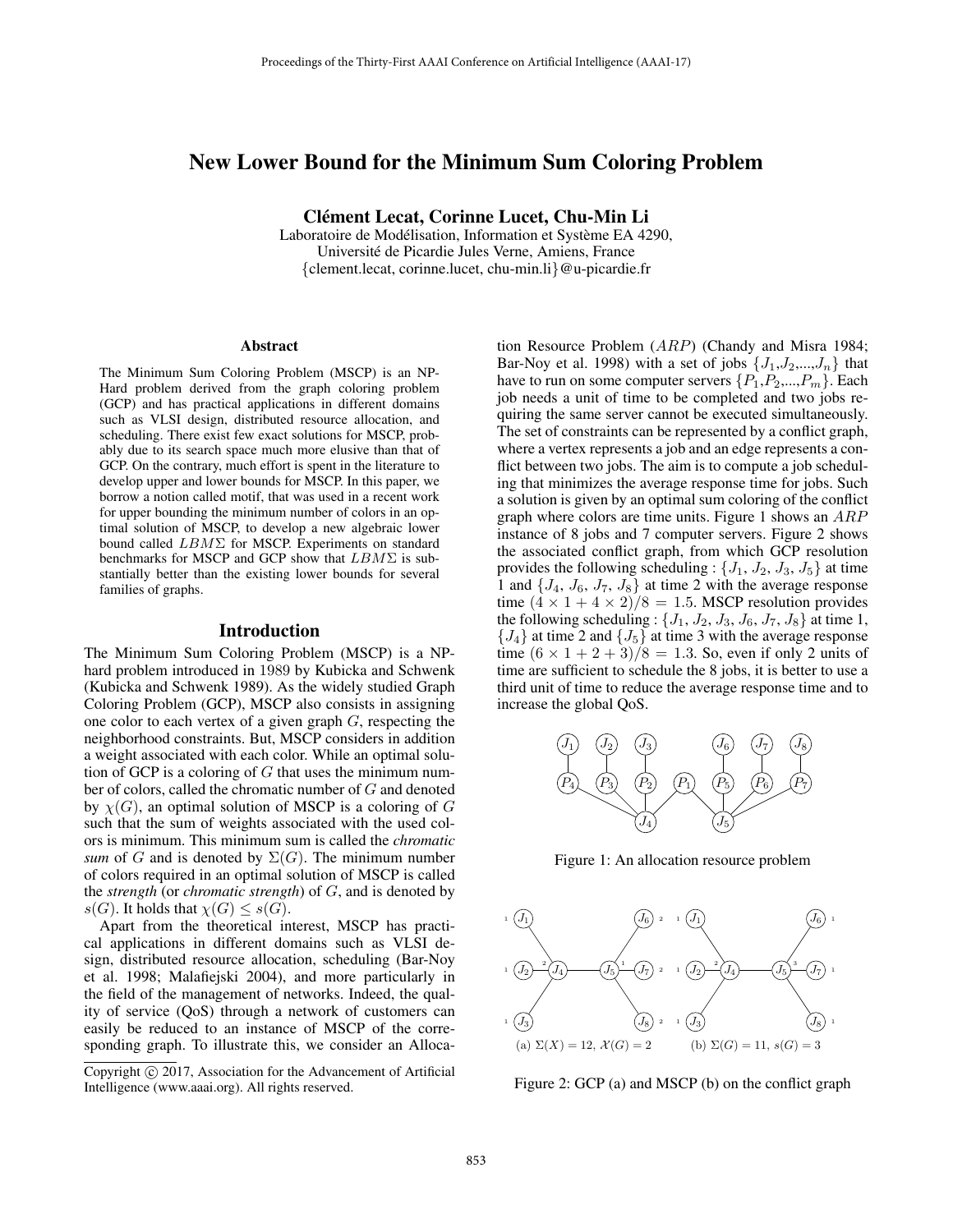Recently, there is a growing interest on MSCP because of its practical applications. Unfortunately, solving MSCP is generally much harder than solving GCP, because it is substantially harder to reduce the number of colors to be considered when solving MSCP than when solving GCP. In fact, when a GCP algorithm finds a valid coloring solution with  $k$ colors, it immediately prunes the sub-space with k or more colors. However, a MSCP algorithm cannot do this, because an optimal solution of MSCP can involve more than  $k$  colors. For this reason, most MCSP algorithms in the literature are heuristic/meta-heuristic (Li et al. 2009; Sghiouer et al. 2010; Jin, Hao, and Hamiez 2014; Benlic and Hao 2012; Moukrim et al. 2010), providing approximate solutions to the problem. The few exact MSCP algorithms are based on the branch-and-bound schema (Lecat et al. 2015), linear programming (Wang, Hao, and Glover 2013), CSP solving (Lecat et al. 2015; Minot, Ndiaye, and Solnon 2016), or MaxSAT/MinSAT solving (Lecat et al. 2015), and can only solve small graphs.

In this paper, we borrow a notion called *motif*, that was used in (Lecat, Lucet, and Li 2016) for upper bounding the *chromatic strength*  $s(G)$  of a graph  $G$ , to develop a new algebraic lower bound called  $LBM \Sigma$  for  $\Sigma(G)$ . A tight lower bound lb of  $\Sigma(G)$  is useful, as illustrated by the following two examples.

- A heuristic MSCP algorithm generally gives a valid coloring X of G and the corresponding sum  $\Sigma(X)$  of weights of the used colors. The quality of this solution can be estimated using lb. In particular, if  $lb = \Sigma(X)$ ,  $\Sigma(X)$  is proved to be an optimal solution of MSCP.
- A branch-and-bound MSCP algorithm needs to compute *lb* at every search tree node. Let  $X_{best}$  be the best valid coloring found so far. If  $lb \geq \Sigma(X_{best})$ , then search below the tree node can be pruned.

This paper is organized as follows. Section 2 presents the necessary definitions. Section 3 presents the notion of motifs and summarizes properties introduced in (Lecat, Lucet, and Li 2016). Section 4 describes our approach based on motifs to compute the lower bound  $LBM\Sigma$  of the chromatic sum  $\Sigma(G)$ . Section 5 analyses the empirical results. Finally, Section 6 concludes the paper.

### Basic Definitions

Let  $G = (V, E)$  be an undirected graph, where V is the set of *n* vertices ( $|V| = n$ ) and  $E \subseteq V^2$  is the set of edges. A coloring of G is a function  $c: V \mapsto \{1, 2, ..., k\}$  that assigns a color  $c(v)$ , represented by an integer, to each vertex  $v \in V$ . A coloring is valid iff  $c(v) \neq c(v') \ \forall (v, v') \in E$ . The color class  $X_i$  ( $1 \le i \le k$ ), is the set of vertices v such that  $c(v) =$ *i*. A valid coloring is denoted by  $X = \{X_1, X_2, ..., X_k\}.$ For MSCP, a weight  $w_i$  is associated with each color i. In this paper, we consider that  $w_i = i$ . We denote by  $\Sigma(X)$  the sum of color weights of the valid coloring  $X$ , calculated by Equation 1.

$$
\Sigma(X) = 1 \times |X_1| + 2 \times |X_2| + \dots + k \times |X_k| \quad (1)
$$

An optimal solution of MSCP for a graph  $G$ , denoted by  $\Sigma(G)$ , is defined as follows :

$$
\Sigma(G) = min\{\Sigma(X)|X \text{ is a valid coloring of } G\} \quad (2)
$$

Refering to the graph in Figure 3,  $X$  $\{\{c, d, f\}_1, \{a, e\}_2, \{b\}_3\}$  is a valid coloring where the vertices  $c, d$  and  $f$  are colored with the color 1,  $a$ and  $e$  with the color 2 and  $b$  with the color 3.  $X$  is an optimal solution for MSCP, and the chromatic sum is  $\Sigma(G) = \Sigma(X) = 10.$ 



Figure 3: A simple graph

A stable set of a graph  $G = (V, E)$  is a subset  $S \subseteq V$ such that  $\forall (v, v') \in S^2$ ,  $(v, v') \notin E$ . A clique of G is a subset  $C \subseteq V$  such that  $\forall (v, v') \in C^2$ ,  $(v, v') \in E$ . We denote by  $\alpha(G)$  the cardinality of a maximum stable set of graph G, called the *independence number* of G.

$$
\alpha(G) = \max(|S| \, | \, \forall (v, v') \in S^2, \, (v, v') \notin E) \tag{3}
$$

A graph  $\overline{G} = (V, \overline{E}),$  where  $\overline{E} = \{(v, v') \in V^2 | (v, v') \notin$  $E$ }, is called the *complement graph* of  $G$ . A clique of  $G$  is clearly a stable set of  $\overline{G}$ , and vice versa. Since the vertices in a clique of G need different colors to be colored,  $\alpha(\overline{G})$  is a lower bound of the chromatic number of  $G$ , which itself is a lower bound of the strength of  $G$ :

$$
\alpha(\overline{G}) \le \chi(G) \le s(G) \tag{4}
$$

The permutation of color classes of a valid coloring  $X$ has no impact on its validity. Thus, the permutation set of color classes of X forms an equivalent class, denoted by  $\Psi(X)$ . The colorings of  $\Psi(X)$  are symmetric, and use the same number of colors. However, the sum of color weights of the symmetric colorings is not necessarily the same. We can notice it on Figure 3, where the sum associated to  $\{\{c, d, f\}_1, \{a, e\}_2, \{b\}_3\}$  is 10, while the sum associated to the symmetric coloring  $\{\{a, e\}_1, \{b\}_2, \{c, d, f\}_3\}$  is 13. Because MSCP consists in minimizing the sum of weights, it could be interesting to focus on colorings having the smallest sum among those in  $\Psi(X)$ . We call such a coloring a *major coloring*, that is defined as follows :

**Definition 1** *A major coloring, denoted by*  $X^m$ *, is a coloring*  $X^m = \{X_1, X_2, \ldots, X_k\}$  *such that*  $|X_1| ≥ |X_2| ≥$  $\ldots \geq |X_k|$ .

Property 1 *Let* Ψ(X) *be the set of symmetric colorings of*  $X$ *, and*  $X^m$  *be a major coloring of*  $\Psi(X)$ *, then*  $\forall X' \in$  $\Psi(X)$ ,  $\Sigma(X^m) \leq \Sigma(X')$ .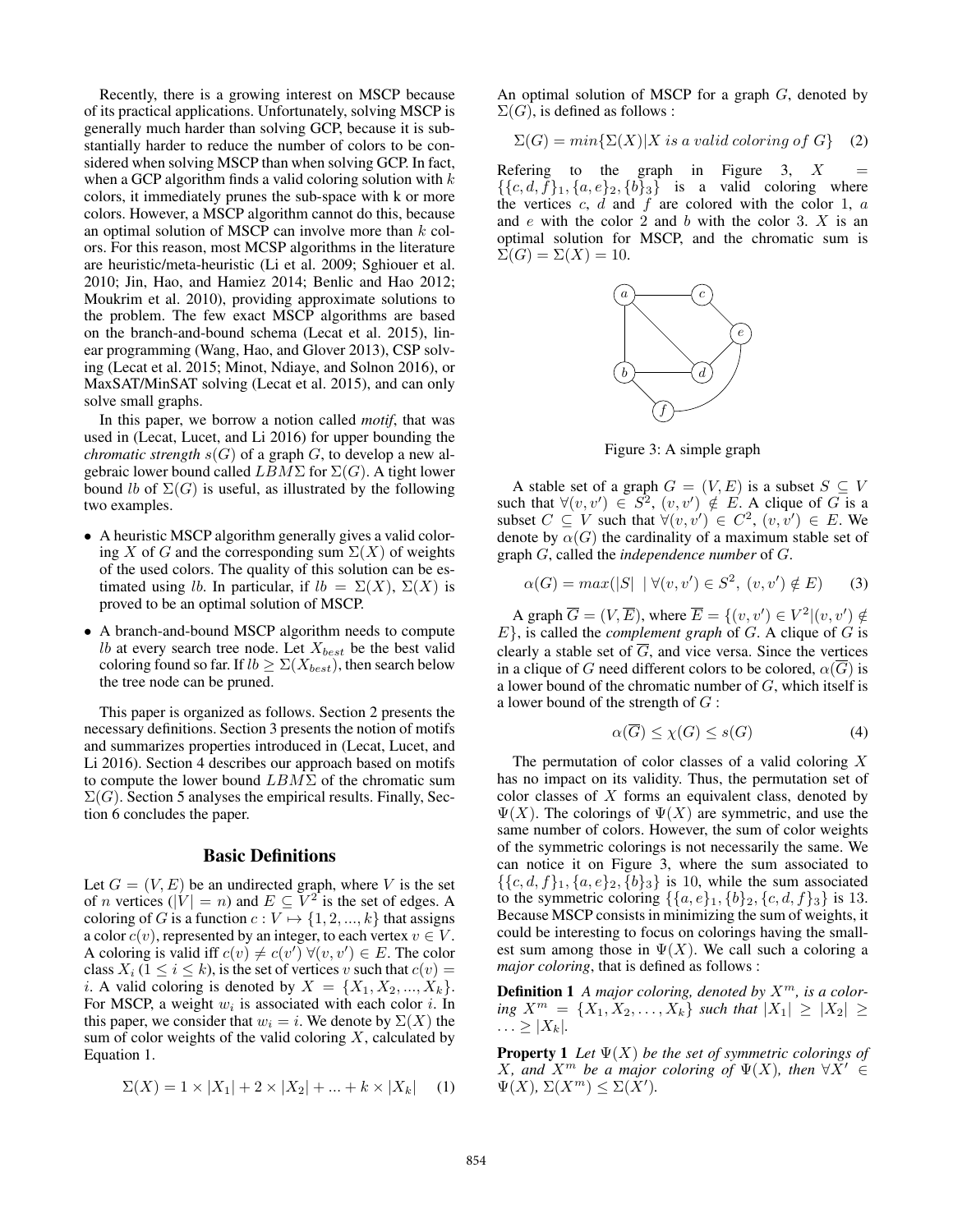Property 1 is a consequence of the specific structure of major colorings that can be summarized by the intuitive idea that the smallest weight should be assigned to the vertices in the largest color class. Referring to Figure 3, the coloring  $\{\{c, d, f\}_1, \{a, e\}_2, \{b\}_3\}$  is a major coloring with sum equal to 10. Consequently, we only consider major colorings in this paper, which allow to define the notion of *motifs* in the next section. Such motifs are used to construct our lower bound of the chromatic sum LBMΣ.

#### Motifs

The notion of motifs was used in (Bonomo and Valencia-Pabon 2009; 2014) to solve MSCP for P4-sparse graphs and in (Lecat, Lucet, and Li 2016) to define an algebraic upper bound and an algorithmic upper bound for the chromatic strength of the graph. In this section, we briefly recall this notion and its properties useful in the construction of LBMΣ.

A motif is a representation of a major coloring by a nonincreasing sequence of integers as described in Definition 2.

Definition 2 *The motif associated with a major coloring*  $X = \{X_1, X_2, \ldots, X_k\}$  *is a non-increasing sequence of positive integers, denoted by*  $p = (|X_1|, |X_2|, \ldots, |X_k|)$ *. The*  $i^{th}$  integer is  $p[i] = |X_i|$ *. The sum of color weights corresponding to* p *can be computed using Equation 5. The length of* p *is the number of colors used by* X*, denoted by*  $|p| (|p| = k).$ 

$$
\Sigma(X) = \Sigma(p) = 1 \times p[1] + 2 \times p[2] + \dots + k \times p[k]
$$
 (5)

According to this definition, the motif associated with  $X = \{ \{c, d, f\}_1, \{a, e\}_2, \{b\}_3 \}$  is  $p = (3, 2, 1)$ , where  $p[1] = 3, p[2] = 2 \text{ and } p[3] = 1. \Sigma(X) =$  $\Sigma(p) = 10$ . We note that different major colorings can share the same associated motif. Indeed, the colorings  $X^a = \{ \{c, d, f\}_1, \{a, e\}_2, \{b\}_3 \}$  and  $X^b =$  $\{\{c, d, f\}_1, \{b, e\}_2, \{a\}_3\}$  both correspond to  $p = (3, 2, 1)$ , their sum of color weights are equal to  $\Sigma(p)$ . Thus, if we consider motifs instead of major colorings, we reduce further the representation of the search space.

For a graph  $G = (V, E)$  with  $|V| = n$ , we denote by  $\phi(n)$ the set of all possible motifs associated with major colorings of G, and  $\phi(n, k)$  the set of motifs such that  $|p| = k$ . The sets  $\phi(n, k)$  in  $\phi(n)$  are sorted by k in increasing order and the motifs in  $\phi(n, k)$  are sorted in the decreasing lexicographical order defined below.

**Definition 3** Let  $p_k$  and  $q_k$  be two motifs in  $\phi(n, k)$ . We say *that*  $p_k$  *lexicographically precedes (or is greater than)*  $q_k$  *iff*  $p_k[1] > q_k[1]$  *or*  $\exists t > 0$  *such that*  $p_k[x] = q_k[x]$  *for each*  $x < t$  *and*  $p_k[t] > q_k[t]$ *.* 

The decreasing lexicographical order allows to assign an index *i* to each motif in  $\phi(n, k)$ :  $p_k^i$  is the *i*<sup>th</sup> motif in  $\phi(n, k)$ in the decreasing lexicographical order. Table 1 lists the motifs of  $\phi(8)$  and the corresponding sums of color weights.

We observe that the motif  $p_3^1 = (6, 1, 1)$  is lexicographically greater than the motif  $p_3^4(4,2,2)$ , so  $p_3^1$  precedes  $p_3^4$  in  $\phi(8,3)$ . All motifs in  $\phi(8,3)$  precede the motifs in  $\phi(8,4)$ . This order is of great importance as shown in (Lecat, Lucet,

and Li 2016) to compute the upper bound of the chromatic strength  $s(G)$ . We take the same way to construct the lower bound of MSCP,  $LBM\Sigma$ , based on the dominance relation between motifs defined below.

| $\phi(n,k)$ | $p \in \phi(n,k)$      | $\Sigma(p)$ |
|-------------|------------------------|-------------|
| $\phi(8,1)$ | (8)                    | 8           |
| $\phi(8,2)$ | (7,1)                  | 9           |
|             | (6,2)                  | 10          |
|             | (5,3)                  | 11          |
|             | (4,4)                  | 12          |
| $\phi(8,3)$ | (6,1,1)                | 11          |
|             | (5,2,1)                | 12          |
|             | $\overline{(4,3,1)}$   | 13          |
|             | (4,2,2)                | 14          |
|             | (3,3,2)                | 15          |
|             | (5,1,1,1)              | 14          |
|             | (4,2,1,1)              | 15          |
| $\phi(8,4)$ | $\overline{(3,3,1,1)}$ | $\bar{1}6$  |
|             | (3,2,2,1)              | 17          |
|             | (2,2,2,2)              | 20          |
| $\phi(8,5)$ | (4,1,1,1,1)            | 18          |
|             | (3,2,1,1,1)            | 19          |
|             | (2,2,2,1,1)            | 21          |
| $\phi(8,6)$ | (3,1,1,1,1,1)          | 23          |
|             | (2,2,1,1,1,1)          | 24          |
| $\phi(8,7)$ | (2,1,1,1,1,1,1)        | 29          |
| $\phi(8,8)$ | (1,1,1,1,1,1,1,1)      | 36          |

Table 1:  $\phi(8)$ : the set of all possible motifs for  $n = 8$  vertices

**Definition 4** *Let* p and q be two motifs in  $\phi(n)$ *. We say that* p *dominates* q*, denoted by* p q*, if and only if* ∀t *such that*  $1 \leq t \leq min\{|p|, |q|\},\sum_{i=1}^{t}$  $\sum_{x=1}^{t} p[x] \geq \sum_{x=1}^{t}$  $\sum_{x=1}^{\infty} q[x].$ 

Example 1 *Let* p *and* q *be two motifs of a graph* G *with 8 vertices,*  $p = (5, 2, 1)$  *and*  $q = (4, 3, 1)$ *.* 

*For*  $t = 1 : 5 > 4$ ; *For*  $t = 2 : 5 + 2 \ge 4 + 3$ ; *For*  $t = 3 : 5 + 2 + 1 \ge 4 + 3 + 1$ . *Thus*  $p \succeq q$ *.* 

Property 2 *Let* G *be a graph,* p *and* q *two motifs, respectively associated with two valid colorings* X *and* X- *of* G*. If*  $p \succeq q$ , then  $\Sigma(X) \leq \Sigma(X')$ .

We note that the dominance relation is a partial order, contrary to the decreasing lexicographical order which is total. Referring to Table 1,  $(4, 3, 1) \ge (3, 2, 1, 1, 1)$ , but  $(3, 1, 1, 1, 1)$  and  $(2, 2, 2, 2)$  are incomparable, because  $(3, 1, 1, 1, 1) \not\geq (2, 2, 2, 2)$  and  $(2, 2, 2, 2) \not\geq (3, 1, 1, 1, 1).$ 

The first motif in  $\phi(n, k)$  in the decreasing lexicographical order is  $p_k^1$ . It has the following specific structure:

$$
(n-k+1,\overbrace{1,1,\ldots,1}^{k-1 \text{ times}})
$$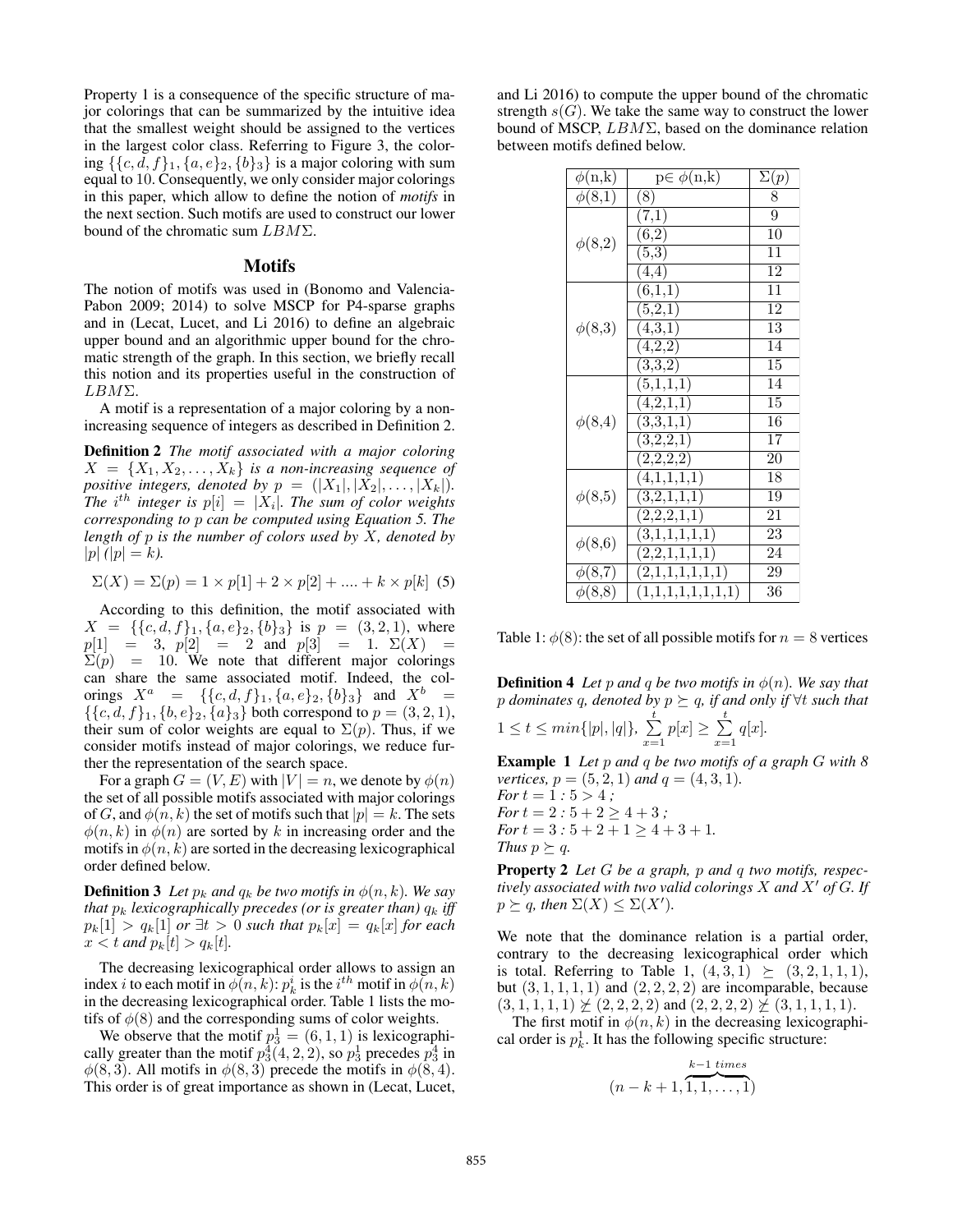In  $\phi(8)$ ,  $p_2^1 = (7, 1)$ ,  $p_3^1 = (6, 1, 1)$ ,  $p_4^1 = (5, 1, 1, 1)$ , etc. The Properties 3 and 4 are consequences of this structural property.

**Property 3** Let  $G(V, E)$  be a graph, and  $k \leq n$  an integer. *The motif*  $p_k^1 = (n - k + 1, 1, 1, \ldots, 1)$  *dominates all other motifs in*  $\phi(n, k)$ *.* 

**Proof 1** Let q be a motif in  $\phi(n, k)$ . Then  $\forall t$  such that  $1 \leq k$ 

$$
t \leq k, \sum_{x=t+1}^{\infty} p_k^1[x] \leq \sum_{x=t+1}^{\infty} q[x], \text{ because } p_k^1[x] = 1 \leq
$$
  

$$
q[x] \text{ when } x > 1. \text{ So, } \sum_{x=1}^t p_k^1[x] = n - \sum_{x=t+1}^k p_k^1[x] \geq n -
$$
  

$$
\sum_{x=t+1}^k q[x] = \sum_{x=1}^t q[x].
$$

**Property 4** Let  $G(V, E)$  be a graph, and k and k' be two *integers such that*  $1 \leq k \leq k' \leq n$ ,  $p_k^1 = (n - k +$  $1, 1, 1, \ldots, 1)$  *dominates*  $p_{k'}^1 = (n - k' + 1, 1, 1, \ldots, 1)$ *.* 

Proof 2 *According to the specific structure of a first motif,* t

$$
\forall t \le k, \text{ we have } \sum_{x=1}^{t} p_k^1[x] = n - k + 1 + t - 1 \ge n - k' + 1 + t - 1 = \sum_{x=1}^{t} p_{k'}^1[x].
$$

Consequently, we conclude that  $p_k^1$  dominates all its successors in  $\phi(n)$  in the decreasing lexicographical order, and then, its associated sum of color weights is the smallest one over all the colorings that use at least  $k$  colors, in the search space.

### Algebraic Lower Bound for Chromatic Sum

An algebraic lower bound  $LB_{Kok}$  for the chromatic sum  $\Sigma(G)$  was proposed in (Kokosiński and Kwarciany 2007). In this Section, we firstly re-state  $LB_{Kok}$  in terms of motifs, and then present the new lower bound  $LBM \Sigma$  of  $\Sigma(G)$ .

As mentionned in the previous section, Properties 3 and 4 mean that the motif  $p_k^1$  dominates all the motifs  $p_{k'}^i$  such that  $i \geq 1$  and  $k' \geq k$ . That is to say, we cannot find an MSCP solution X that uses k or more colors, such that  $\Sigma(X)$  <  $\Sigma(p_k^1)$ . More formally:

$$
\forall q \in \bigcup_{x=k}^{n} \{ \phi(n,x) \}, p_k^1 \succeq q \text{ and } \Sigma(p_k^1) \leq \Sigma(q).
$$

The sum of color weights associated with  $p_k^1$  is easily computed using Equation 6. Moreover, we know that the minimum number of colors to color a given graph  $G$  is its chromatic number  $\chi(G)$ . Then  $\Sigma(p^1_{\chi(G)})$  is the lowest sum of color weights that can be reached. We deduce the lower bound  $LB_{Kok}$  given by Equation 7, equal to  $\Sigma(p^1_{\chi(G)})$ . Of course, the chromatic number is not necessarily known for G. In that case, any lower bound of  $\chi(G)$  (e.g., the cardinality of a maximum clique of G) can replace  $\chi(G)$  in Equation 7 to give a lower bound of  $\Sigma(G)$ .

$$
\Sigma(p_k^1) = (n - k) + \frac{k \times (k + 1)}{2}
$$
 (6)

$$
LB_{Kok} = (n - \chi(G)) + \frac{\chi(G) \times (\chi(G) + 1)}{2}
$$
 (7)

The main drawback of  $LB_{Kok}$  is the lack of consideration of the structural properties of the graph G. Hence, we propose to consider one of the characteristics of G, the independence number  $\alpha(G)$  combined with the motif representation to improve the lower bound. Indeed, since each integer in a motif represents the cardinality of one color class and each color class is a stable set, any motif containing an integer greater than  $\alpha(G)$  cannot match a valid coloring of G. In particular, if  $p_k^i[1] > \alpha(G)$ ,  $p_k^i$  can be excluded from the search space.

The principal idea of the construction of  $LBM \Sigma$  consists in finding a motif  $p_k^i$   $(i \geq 1$  and  $1 \leq k \leq n)$  such that  $p_k^i[1] = \alpha(G)$  and  $p_k^i$  dominates all its successors q in  $\phi(n)$ with  $q[1] \leq \alpha(G)$ . If such a motif exists, the corresponding associated sum  $\Sigma(p_k^i)$  is a lower bound for  $\Sigma(G)$ . For this purpose, we borrow the notion of *major motif* that has been introduced in (Lecat, Lucet, and Li 2016) based on the following observation : Let  $X$  be a valid major coloring, it could be possible to find two color classes  $X_i$  and  $X_j$ , with  $|X_i|\geq |X_j|$  and  $i< j$ , such that shifting a vertex of  $X_j$  to  $X_i$  induces a valid coloring  $X'$  with  $\Sigma(X') < \Sigma(X)$ . Thus, we define for a motif p the *left-shifting operation* as follows.

Definition 5 *Let* p *be a motif. The left-shifting operation is the transformation of* p *to* p' such that  $p'[i] = p[i] + 1$ ,  $p'[j] = p[j] - 1$  *for two positive integers*  $i < j$ *, and*  $p'[x] = p[x]$  *for*  $x \neq i, x \neq j$ *, and*  $p'$  *remains a nonincreasing sequence of positive integers.*

Because  $p'$  should remain a non-increasing sequence of positive integers, the left-shifting operation is not always applicable. Thus, a motif in  $\phi(n, k)$  that cannot be transformed into another motif in  $\phi(n, k)$  by a left-shifting operation without incrementing the first integer is called *major motif* in (Lecat, Lucet, and Li 2016). A left-shifting operation incrementing the first integer of a motif is excluded in the notion of major motif, because incrementing the first integer may make it bigger than  $\alpha(G)$ , so that the obtained motif does not correspond to any valid coloring of G.

Roughly speaking, a motif is major if it gives the smallest sum of color weights among all motifs that use the same number of colors and in which the first integer is the same. Referring to Table 1, there are two motifs in  $\Phi(8,3)$  in which the first integer is 4:  $(4, 3, 1)$  and  $(4, 2, 2)$ , the motif  $(4, 3, 1)$ 1) is major; and there are two motifs in  $\Phi(8, 4)$  in which the first integer is 3: (3, 3, 1, 1) and (3, 2, 2, 1), the motif (3, 3, 1, 1) is major. Intuitively, a major motif in  $\phi(n, k)$  contains the maximum number  $(\beta)$  of integers equal to its first integer, denoted by  $\lambda \left( \left\lceil \frac{n}{k} \right\rceil \leq \lambda \leq n-k+1$ ). The remaining value of n (i.e.  $n - \beta \times \lambda$ ) should be partitioned into  $k - \beta$  positive integers. So  $\beta$  is the maximum integer satisfying  $n - \beta \times \lambda \geq$  $k-\beta$ , or  $\beta \leq \frac{n-k}{\lambda-1}$  after excluding the trivial motif  $(1, 1, ...,$ 

1) and assuming  $\lambda > 1$ . So,  $\beta = \left\lfloor \frac{n-k}{\lambda-1} \right\rfloor$ .

A major motif is formally defined in (Lecat, Lucet, and Li 2016) as follows.

**Definition 6** Let  $\lambda$  and  $\beta$  be two integers such that  $\left\lceil \frac{n}{k} \right\rceil \leq$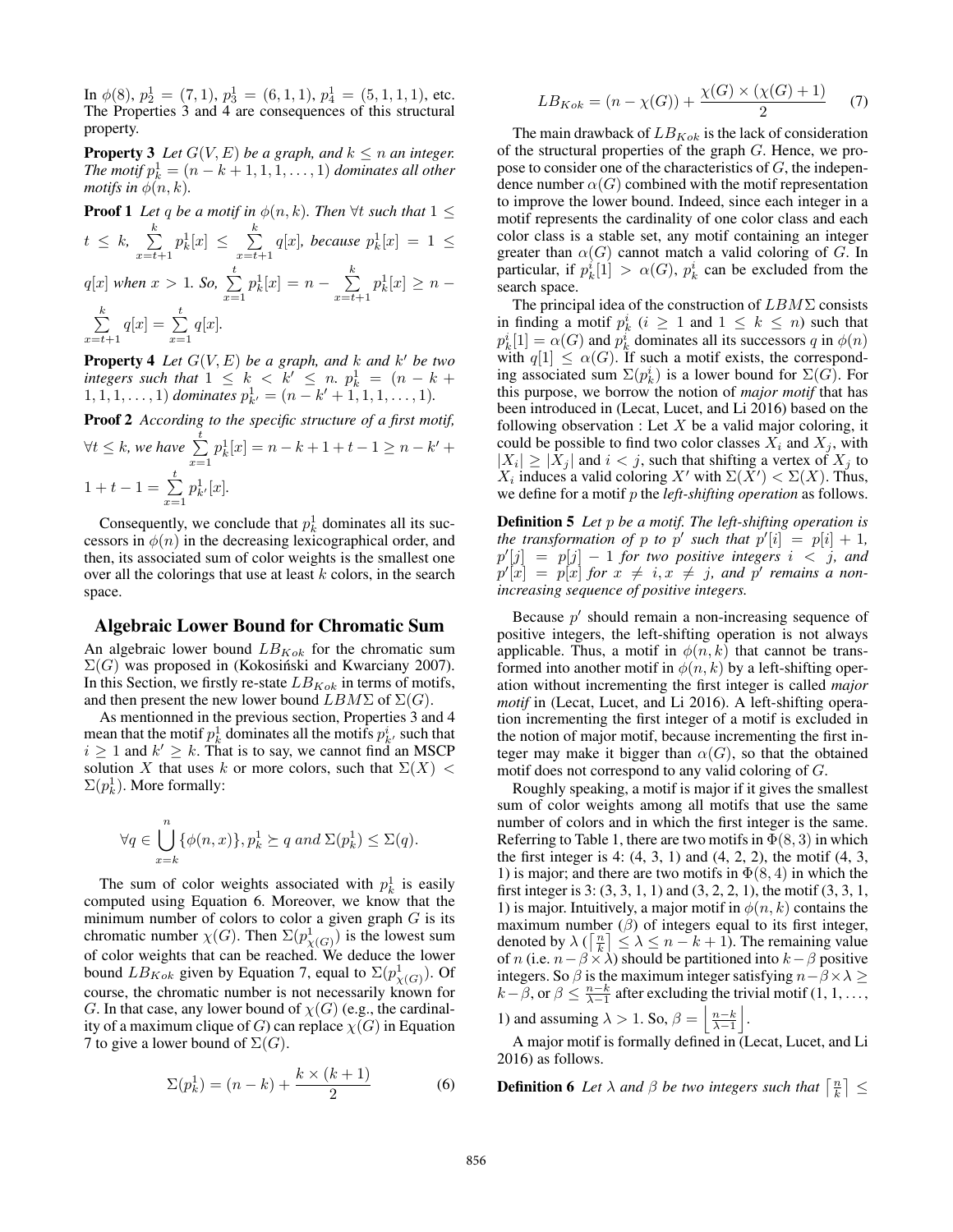$\lambda \leq n-k+1$  and  $\beta = \left\lfloor \frac{n-k}{\lambda-1} \right\rfloor$  $\Big\vert$ *. A motif*  $p_k^i$  *in*  $\phi(n, k)$  *is major if : 1.*  $p_k^i[x] = \lambda$ , if  $1 \leq x \leq \beta$ ; 2.  $p_k^i[x] = n - \beta \times \lambda - (k - \beta - 1), \text{ if } x = \beta + 1;$ *3.*  $p_k^i[x] = 1$ , if  $\beta + 1 < x \leq k$ .

It is easy to see that the left-shifting operation is not applicable to a major motif without incrementing its first integer. The following property gives an insight to the notion of motifs.

**Property 5** (1) Let p be a motif in  $\phi(n, k)$ , then  $\left\lceil \frac{n}{k} \right\rceil \leq$  $p[1] \leq n - k + 1$ . (2) Let O denote the decreasing lexi*cographical order. For any number*  $\lambda$  *such that*  $\left\lceil \frac{n}{k} \right\rceil \leq \lambda \leq$  $n - k + 1$ , consider the subset of motifs  $\{p \mid p[1] = \lambda\}$  of  $\phi(n, k)$ , the left-shifting operation is not applicable to the *greatest motif* m *w.r.t.* O *in this subset without incrementing* m[1]*; furthermore, if a motif* q *in this subset is not the greatest motif w.r.t.* O*, the left-shifting operation is always applicable to* q *to transform it into a greater one w.r.t.* O*.*

**Proof 3** *(1)* If  $p[1] > n - k + 1$ , then  $p[1] + p[2] + \cdots$  $p[k] > n$ , because  $p[x] \geq 1$  for  $x > 1$ . If  $p[1] < \lceil \frac{n}{k} \rceil$ , then  $p[1] + p[2] + \cdots + p[k] \le k \times \left[\frac{n}{k}\right] - k < n.$ 

*(2) It is easy to see that a left-shifting operation applied to a motif*  $p$  *results in a motif*  $p'$  *such that*  $p'$  *precedes*  $p$  *w.r.t.* O*. So, the left-shifting operation cannot be applied to the greatest motif m w.r.t. O in*  $\{p \mid p[1] = \lambda\}$  *of*  $\phi(n, k)$  *without incrementing* m[1]*. Let* q *be a motif in the subset such that* m *precedes* q *w.r.t.* O*. By definition, there is a number*  $t > 0$  such that  $m[x] = q[x]$  for  $x < t$  and  $m[t] > q[t]$ . Let y be the greatest number such that  $m[y] < q[y]$  *(y exists because*  $\sum_{n=1}^k$  $\sum_{x=1}^{k} q[x] = \sum_{x=1}^{k}$  $\sum_{x=1}^{\infty} m[x] = n$ ). We can apply the *left-shifting operation by decrementing* q[y] *and incrementing*  $q[t]$  *to obtain a motif preceding* q *w.r.t.* O.

Property 5 says that only the greatest motif w.r.t. O in the subset  $\{p \mid p[1] = \lambda\}$  of  $\phi(n, k)$  is major, meaning that, although the total number of motifs in  $\phi(n)$  is exponential, the number of major motifs is only quadratic.

The following properties are the consequences of the structure of major motifs.

**Property 6** Let p and q be two motifs in  $\phi(n, k)$  such that p *is major and*  $p[1] = q[1]$ *, then*  $p \succ q$ *.* 

**Proof 4** Let  $\beta = \left\lfloor \frac{n-k}{p[1]-1} \right\rfloor$ *. Since p* is major, we have  $p[1] =$  $p[2] = \ldots = p[\beta] = q[1] \ge q[2] \ge \ldots \ge q[\beta]$ *. So,*  $\forall t$  *such that*  $1 \leq t \leq \beta$ ,  $\sum_{i=1}^{t}$  $\sum_{x=1}^{t} p[x] \geq \sum_{x=1}^{t}$  $\sum_{x=1}^{\infty} q[x].$ 

*Moreover,*  $\forall t$  *such that*  $\beta + 1 \leq t < k$ *, we have*  $p[t + 1] =$  $p[t+2] = \ldots = p[k] = 1 \le q[k] \le q[k-1] \le \ldots \le q[t+1].$ So,  $\sum\limits_{}^{t}$  $\sum_{x=1}^{t} p[x] = n - \sum_{x=t+1}^{k}$  $\sum_{x=t+1}^{k} p[x] \geq n - \sum_{x=t+1}^{k}$  $\sum_{x=t+1}^{k} q[x] = \sum_{x=1}^{t}$  $\sum_{x=1}^{\infty} q[x].$ *Therefore,*  $p \succeq q$ *.* 

**Property 7** *Let* p and q be two major motifs in  $\phi(n, k)$ *. If*  $p[1] > q[1]$  *then*  $p \succeq q$ .

**Proof 5** Let  $\beta_p = \begin{bmatrix} \frac{n-k}{p[1]-1} \end{bmatrix}$  $\int$  *and*  $\beta_q = \left[ \frac{n-k}{q[1]-1} \right]$  *. Clearly*  $\beta_p \leq \beta_q$ . We have  $p[1] = p[2] = \ldots = p[\beta_p] > q[1] =$  $q[2] = \ldots = q[\beta_p]$ . So,  $\forall t$  such that  $1 \leq t \leq \beta_p$ ,  $\sum_{i=1}^{t}$  $\sum_{x=1} p[x] >$  $\sum t \ q[x]$ . *x*=1<br>*Moreover,*  $\forall t$  *such that*  $\beta_p + 1 \le t < k$ *, we have*  $p[t+1] =$  $p[t+2] = \ldots = p[k] = 1 \le q[k] \le q[k-1] \ldots \le q[t+1],$  $implying \sum_{i=1}^{t}$  $\sum_{x=1}^{t} p[x] = n - \sum_{x=t+1}^{k}$  $\sum_{x=t+1}^{k} p[x] \geq n - \sum_{x=t+1}^{k}$  $\sum_{x=t+1} q[x] =$  $\sum_{i=1}^{t}$  $\sum_{x=1} q[x]$ *. Therefore,*  $p \succeq q$ *.* 

**Property 8** Let  $p_k^i \in \phi(n,k)$  be a major motif and  $p_k^j \in$  $\phi(n,k)$  such that  $j > i$ . Then  $p_k^i \succeq p_k^j$ .

Proof 6 *This result is a consequence of the Property 6 and the Property 7.*

Properties 6, 7 and 8 show that major motifs dominate their successors in  $\phi(n, k)$ . So, the sum coloring associated with major motif  $p_k^i$  such that  $p_k^i[1] = \alpha(G)$  is minimal in  $\phi(n, k)$  for G.

**Property 9** Let k and k' be two integers such that  $k < k'$ . Let  $p_k^i$  be a major motif. Then  $\forall q \in \bigcup_{y=k'}^n \phi(n, y)$  such that  $q[1] \leq p_k^i[1]$ , we have  $p_k^i \geq q$ .

**Proof 7** *Let*  $\beta = \begin{bmatrix} \frac{n-k}{p_k^i[1]-1} \end{bmatrix}$  $\left| \right.$ *. Since*  $p_k^i$  *is major, we have*  $p_k^i[1] = p_k^i[2] = \ldots = p_k^i[\beta] \ge q[1] \ge q[2] \ge \ldots \ge q[\beta].$ *So,*  $\forall t$  *such that*  $1 \leq t \leq \beta$ ,  $\sum_{i=1}^{t}$  $x=1$  $p_k^i[x] \geq \sum_{i=1}^t$  $\sum_{x=1}^{\infty} q[x].$ 

*Moreover,*  $\forall t$  *such that*  $\beta+1 \leq t < k$ *, we have*  $p_k^i[t+1] =$  $p_k^i[t+2] = \ldots = p_k^i[k] = 1 \le q[k] \le q[k-1] \le \ldots \le q[t+1]$  *(q is a sequence of non-increasing positive integers)*,  $implying \sum_{i=1}^{t}$  $x=1$  $p_k^i[x] = n - \sum_{k=0}^k$  $x=t+1$  $p_k^i[x] \geq n - \sum_{k=1}^k$  $\sum_{x=t+1} q[x] =$  $\sum_{i=1}^{t}$  $\sum_{x=1} q[x]$ *. Therefore,*  $p_k^i \succeq q$ *.* 

Property 9 shows that a major motif  $p_k^i$  dominates its successors q in  $\phi(n)$  such that  $q[1] \leq p_k^i[1]$ . Then, the sum coloring associated with major motif  $p_k^i$  such that  $p_k^i[1] = \alpha(G)$ is minimal in  $\phi(n)$  for  $G$ .  $\Sigma(p_k^i)$  is a lower bound for  $\Sigma(G)$ , named LBMΣ. Based on Definition 6, LBMΣ can be computed by Equation 8.

$$
LBM \Sigma = \alpha(G) \times \frac{\beta \times (\beta + 1)}{2} +
$$
  
\n
$$
(n - \beta \times \alpha(G) - (k - \beta - 1)) \times (\beta + 1) +
$$
  
\n
$$
\sum_{j=\beta+2}^{k} j
$$
 (8)

In our results, we used  $\chi(G)$  as the value for k if it is known and the best known lower bound of  $\chi(G)$  otherwise. If  $\alpha(G)$  is unknown then we used an upper bound of  $\alpha(G)$ .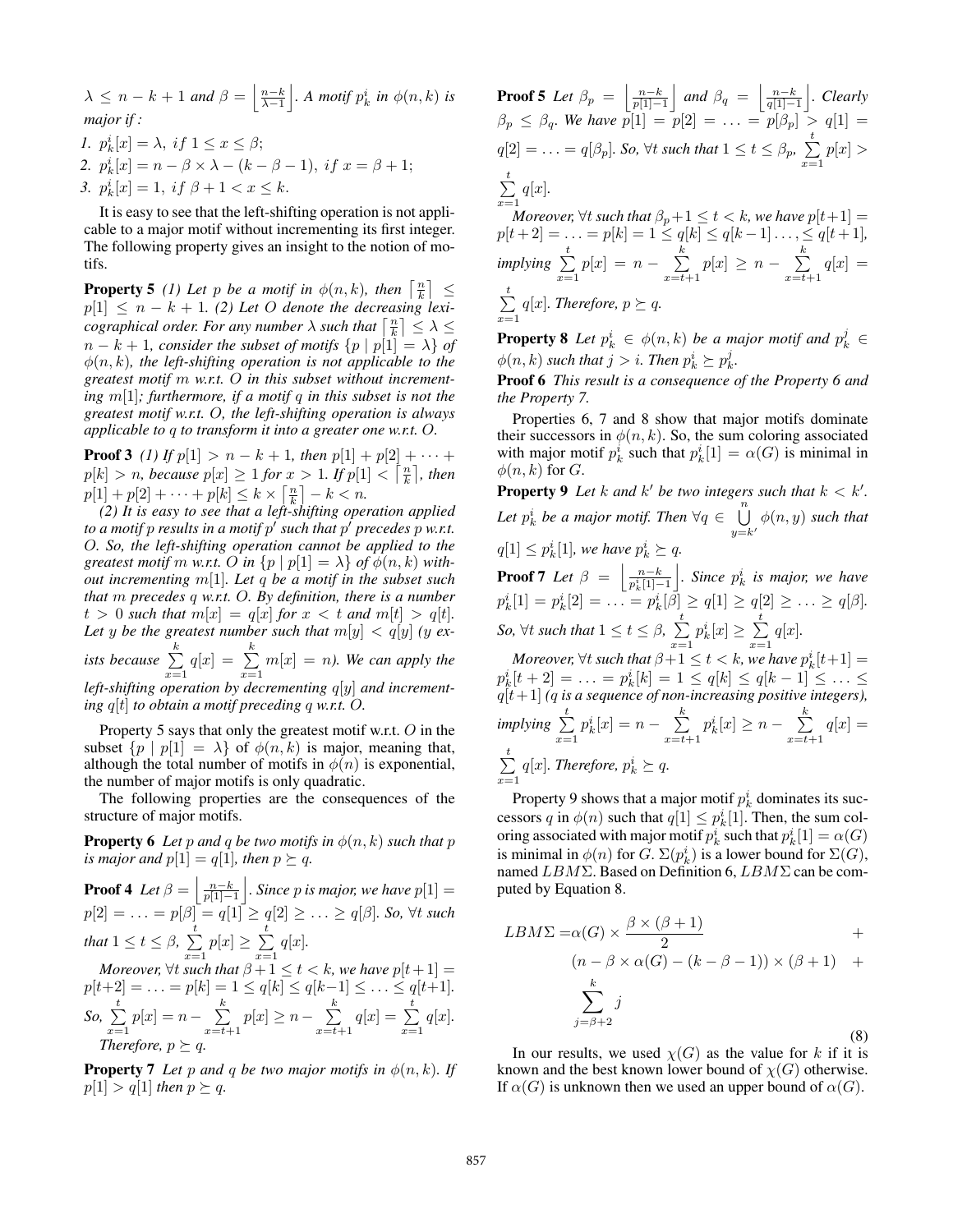| Graph               |                  | $\alpha^*$      | $k^*$           | $\overline{LB}_{Kok}$ | $\overline{LBM}\Sigma$   | $T_{LB\underline{M\Sigma}}$ | $\overline{L}\overline{B}_{Best}$ | $\overline{{\mathcal T}}_{\mathcal{L} \mathcal{B}_{\mathcal{B} est}}$ | $\overline{UB}_{Best}$ |
|---------------------|------------------|-----------------|-----------------|-----------------------|--------------------------|-----------------------------|-----------------------------------|-----------------------------------------------------------------------|------------------------|
| <b>DSJC1000.1</b>   | 1000             | (175)           | $\overline{20}$ | <b>1190</b>           | 3480                     | 1540                        | 2762                              | 5193                                                                  | 8991                   |
| <b>DSJC1000.5</b>   | <b>1000</b>      | $\overline{15}$ | $\overline{87}$ | 1105                  | 33835                    | 408                         | 6708                              | 155                                                                   | 37594                  |
| <b>DSJC1000.9</b>   | 1000             | $\overline{6}$  | 215             | 24005                 | 85235                    | 223                         | 26557                             | 2741                                                                  | 103464                 |
| <b>DSJC125.1</b>    | 125              | 34              | 5               | 135                   | 297                      | $\overline{0}$              | 247                               | 24                                                                    | 973                    |
| <b>DSJC125.5</b>    | 125              | $\overline{10}$ | $\overline{16}$ | $\overline{245}$      | 851                      | $\overline{0}$              | 549                               | 2040                                                                  | 1012                   |
| <b>DSJC125.9</b>    | $\overline{125}$ | 4               | 43              | 1028                  | 2108                     | $\overline{0}$              | 1691                              | 1128                                                                  | 2503                   |
| <b>DSJC250.1</b>    | 250              | 44              | $\overline{4}$  | 256                   | 840                      | 117                         | 570                               | 2940                                                                  | 970                    |
| <b>DSJC250.5</b>    | 250              | 12              | $\overline{26}$ | $\overline{575}$      | 2745                     | $\overline{0}$              | 1287                              | 3936                                                                  | 3210                   |
| <b>DSJC250.9</b>    | $\overline{250}$ | $\overline{5}$  | $\overline{71}$ | 2735                  | 6651                     | $\overline{24}$             | 4312                              | N/A                                                                   | 8277                   |
| <b>DSJC500.1</b>    | 500              | (85)            | $\overline{12}$ | 566                   | 1746                     | 1039                        | 1250                              | 1269                                                                  | 2841                   |
| <b>DSJC500.5</b>    | $\overline{500}$ | 13              | $\overline{13}$ | 578                   | 9867                     | $\overline{16}$             | 2923                              | 3936                                                                  | 10897                  |
| <b>DSJC500.9</b>    | 500              | 5               | 123             | 8025                  | 25581                    | 84                          | 11053                             | 4116                                                                  | 29869                  |
| flat1000-50-0       | 1000             | $\overline{20}$ | $\overline{50}$ | 2225                  | 25500                    | 263                         | 6601                              | 118                                                                   | 25500                  |
| $flat1000-60-0$     | 1000             | 17              | 60              | 2770                  | 29914                    | 296                         | 6640                              | 414                                                                   | 30100                  |
| flat1000-76-0       | 1000             | 15              | $\overline{76}$ | 3850                  | 33880                    | 466                         | 6632                              | 98                                                                    | 37167                  |
| flat300-20-0        | $\overline{300}$ | $\overline{15}$ | $\overline{20}$ | 490                   | 3150                     | $\theta$                    | 1531                              | 4506                                                                  | 3150                   |
| flat300-26-0        | 300              | $\overline{12}$ | $\overline{26}$ | 625                   | 3901                     | $\overline{0}$              | 1548                              | 4212                                                                  | 3966                   |
| flat300-28-0        | $\overline{300}$ | $\overline{12}$ | $\overline{28}$ | 678                   | 3906                     | $\overline{0}$              | 1547                              | 3750                                                                  | 4238                   |
| $1e450-15c$         | 450              | 41              | $\overline{15}$ | 555                   | 2705                     | 1602                        | 2610                              | 3438                                                                  | 3487                   |
| $l$ e450-15d        | 450              | 41              | $\overline{15}$ | 555                   | 2705                     | 2266                        | 2628                              | 3294                                                                  | 3504                   |
| le450-5a            | 450              | (94)            | 5               | 460                   | <b>1310</b>              | 2430                        | 1193                              | 4044                                                                  | 1350                   |
| $le450-5b$          | 450              | (96)            | $\overline{5}$  | 460                   | 1290                     | 1083                        | 1189                              | 4020                                                                  | 1350                   |
| $le450-5c$          | $\overline{450}$ | $\overline{90}$ | $\overline{5}$  | 460                   | 1350                     | $\overline{2}$              | 1278                              | 4008                                                                  | 1350                   |
| le450-5d            | 450              | 90              | $\overline{5}$  | 460                   | 1350                     | $\overline{2}$              | 1282                              | 4296                                                                  | 1350                   |
| myciel <sub>3</sub> | 11               | $\overline{5}$  | $\overline{4}$  | $\overline{17}$       | $\overline{20}$          | $\overline{0}$              | $\overline{17}$                   | $\theta$                                                              | 21                     |
| myciel4             | 23               | $\overline{11}$ | $\overline{5}$  | $\overline{33}$       | 41                       | $\overline{0}$              | $\overline{34}$                   | $\overline{0}$                                                        | $\overline{45}$        |
| myciel <sub>5</sub> | $\overline{47}$  | $\overline{23}$ | $\overline{6}$  | $\overline{62}$       | $\overline{\textbf{81}}$ | $\overline{0}$              | $\overline{70}$                   | $\theta$                                                              | $\overline{93}$        |
| myciel <sub>6</sub> | $\overline{95}$  | 47              | 7               | 116                   | 158                      | $\overline{0}$              | 142                               | 18                                                                    | 189                    |
| myciel7             | 191              | $\overline{95}$ | $\overline{8}$  | 219                   | 308                      | $\overline{0}$              | 286                               | 144                                                                   | 381                    |

Table 2: Our new lower bound  $LBM\Sigma$  of the chromatic sum for some instances of the DSJC, flat, le450 and myciel families of graphs and the runtime  $T_{LBM\Sigma}$  to compute  $LBM\Sigma$ , compared with the results  $LB_{Kok}$  of (Kokosiński and Kwarciany 2007), the best known lower bound  $LB_{Best}$  in the literature and the runtime  $T_{LB_{Best}}$  to compute  $LB_{Best}$ . When the independence number  $\alpha^*$  of a graph cannot be obtained in reasonable time, an upper bound between parentheses was used to compute  $LBM\Sigma$ .  $UB_{Best}$  is the best known upper bound of the chromatic sum in the literature and  $k^*$  is the best known lower bound of  $\chi(G)$ .

# Empirical Results and Analysis

In this section, we present our lower bound  $LBM \Sigma$  on the instances of the literature. To compute a maximum stable set of a graph  $G$ , we work on the complement graph  $\overline{G}$  and compute a maximum clique of  $\overline{G}$  by running the state-of-theart exact MaxClique algorithm IncMaxCLQ (Li, Fang, and Xu 2013). The test set is composed of DIMACS (Dimacs ) and COLOR (Color02 ) graphs. The experimental results are obtained on a processor Intel Westmere Xeon E7-8837 (2.66GHz) under Linux.

Table 2 shows the results of  $LBM\Sigma$ . For each graph, we denote by  $Graph$  its name, |V| the number of vertices,  $\alpha^*$  the cardinality of a maximum stable set of G when this one is known, an upper bound between brackets otherwise , k<sup>∗</sup> the best known lower bound for the chromatic number  $\chi(G)$ ,  $LB_{Kok}$  the results according to (Kokosiński and Kwarciany 2007), LBMΣ the result of our new algebraic bound,  $T_{LBM\Sigma}$  the time expressed in seconds to compute  $LBM \Sigma$  (including the time of the maximum stable set searching). Column  $LB_{BEST}$  gives the best known lower bound of  $\Sigma(G)$  in the literature (Jin and Hao 2016; Moukrim et al. 2010; Qinghua and Jin-Kao 2013), all are based on a partition of the graph into cliques and  $T_{LB_{Best}}$ is time in seconds to compute  $LB_{BEST}$ .  $UB_{BEST}$  is the best known upper bound of  $\Sigma(G)$  (Jin and Hao 2016; Sghiouer 2011).

The results in Table 2 focus on instances of the DIMACS and COLOR benchmarks where  $LBM \Sigma$  improves results of the literature. Among the 70 tested instances,  $LBM\Sigma$  gives an improved value of the lower bound of MSCP for 29 instances and reaches the best known lower bound  $\Sigma(G)$  in the literature for 13 instances. In particular,  $LBM \Sigma$  proves the optimal solution for MSCP for the instances *flat1000-50-0*, *flat300-20-0*, *le450-5c* and *le450-5d* for the first time in the literature, because the lower bound  $LBM\Sigma$  is equal to the best known upper bound for these graphs. However, for 28 instances our algebraic bound  $LBM\Sigma$  is less effective.